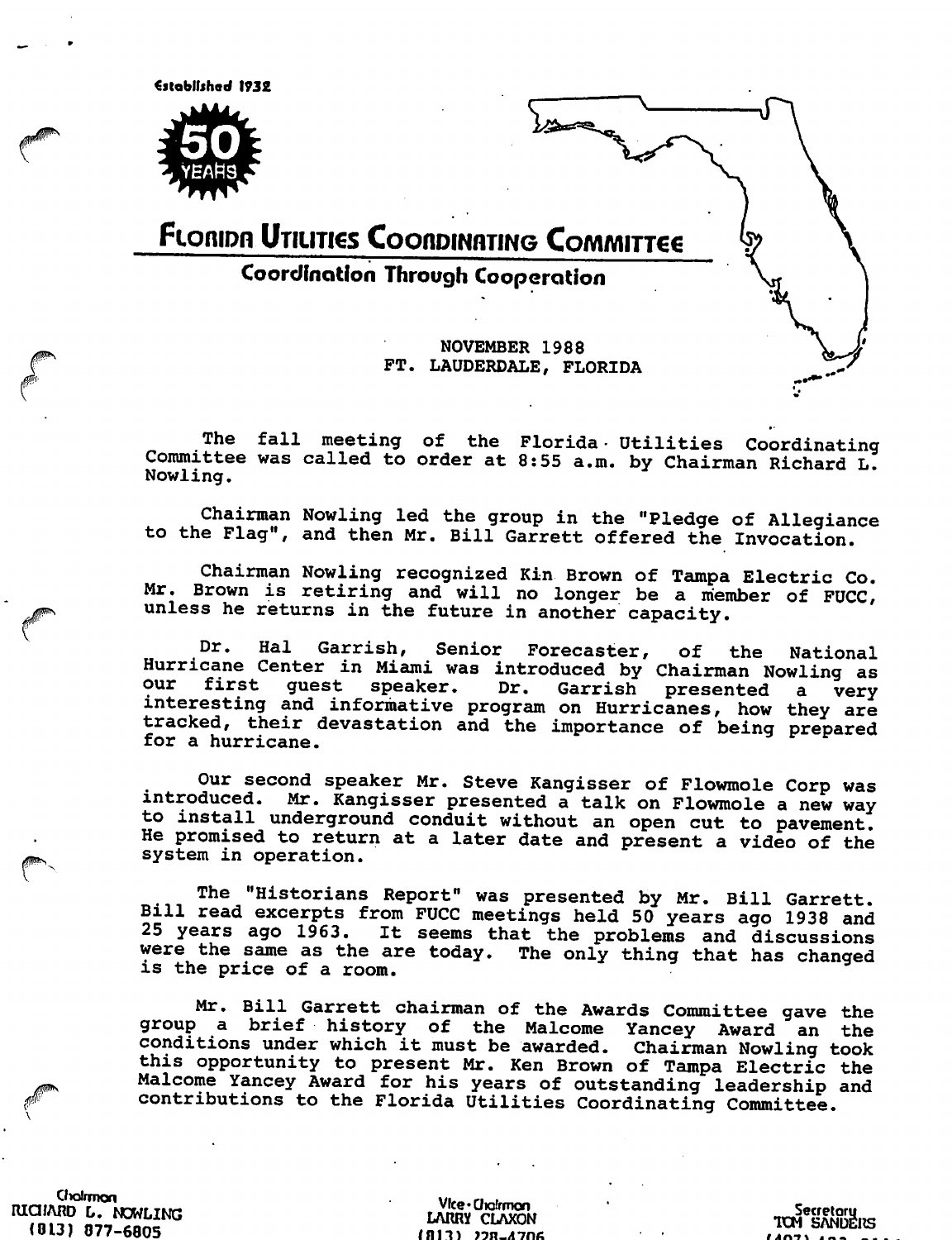#### Business Meeting

Chairman Howling gave the financial report. After the August meeting there was a balance of #225.85.

Vice Chairman Larry Claxon gave a report from the activities of the steering committee.

The communications subcommittee was changed to the Telephone/CATV committee.

Mr. Paul Kaczorowski reported on activities of the Florida Department of Transportation, The Accommodation Guide is now out of Paul's office and is in the legal offices. Next, each individual District will approve the Guide. After this approval, further executive review will be waived. When this approval is received,the Guide will go directly to public hearings for input. The Guide should become law in January 1989.

DOT central office is continuing to be dismantled, responsibilities are being moved to the District Offices.

All changes to the accommodations Guide recommended by the FUCC have been made.

A report was given by all FDOT Districts.

|   | District #1&7 Rick Nowling |
|---|----------------------------|
| 2 | <b>Bill Garrett</b>        |
| 3 | <b>Bill Dugger</b>         |
| 4 | Jim Wright                 |
| 5 | Not Present                |
| 6 | John Farkus                |
|   |                            |

#### Interest Groups

Power Group: Jim Gibbs, Acting Chaixman Reporting there were 18 members present and they discussed:

- A. Utility Accommodation Guide
	- 1. 3rd party law suits clause (item 12) in the new utility permit.
	- 2. Index 700<br>3. Clear reco
	- Clear recovery area.

B. Joint use Pole Committee

- 1. Standards to locate attachments.<br>2. Allocation of space.
- Allocation of space.
- 3. Identifying Code Violations<br>4. Interpretation of NESC
- 4. Interpretation of NESC
- 5. Proposed changes to the 1990 NESC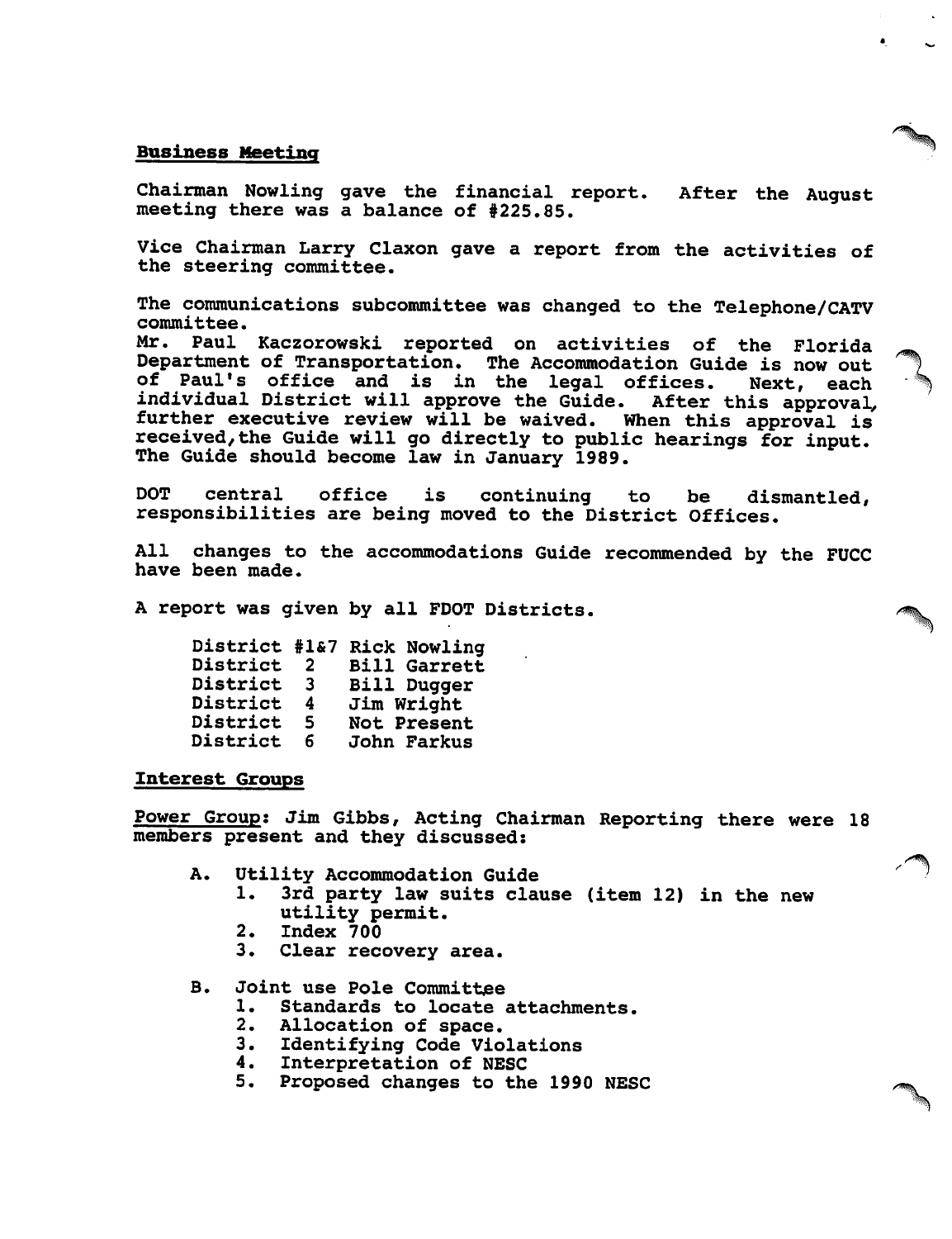#### By Laws

 $\mathbf{Q}_{\mathrm{eff}}$ 

Chairman Bill Garrett reported: The sub-committee examined the By-Laws dated February 7, 1986 as requested by the FUCC chairman. The following revisions were proposed.

# Section No. VIII Meetings

1. Regular meetings of the Committee shall be held on the first Friday of November, February, May and August, except that one of these dates may be altered to coincide with a meeting of the International Right of Way Association. If any of these dates falls on a legal holiday, the Chairperson shall select a substitute date. The hour and place of all select a substitute date. The hour and place of all<br>meetings shall be designated by the Chairperson.Larry Claxon 2nd the motion the was carried by the FUCC.

Chapter 337 Re-write (DOT & Contractors/Contract Adm)

The sections dealing with utilities 401-404 were not tampered with.

The Fiber Optics issues were not included. This included holding contractors responsible for Fiber Optics damage. John Farkus will watch 337 for FUCC and keep us updated on issues of interest.

Chapter 337 committee members include:

John Farkus Ron Worley Rafael Perdomo Tom Dugger

#### Joint-Use

Jim Bates, Chairman reported that due to changes in membership tney spent their meeting reorganizing and defining the direction they will take. Jim said he will be calling people requesting they become a committee member. This is being done to have as broad a blend of utility groups as possible. If you desire to  $224-6011$ .

# FOOT Address Book

Jim Gibbs reporting, the book has been completed and should be ready for purchase in January or February of 1989.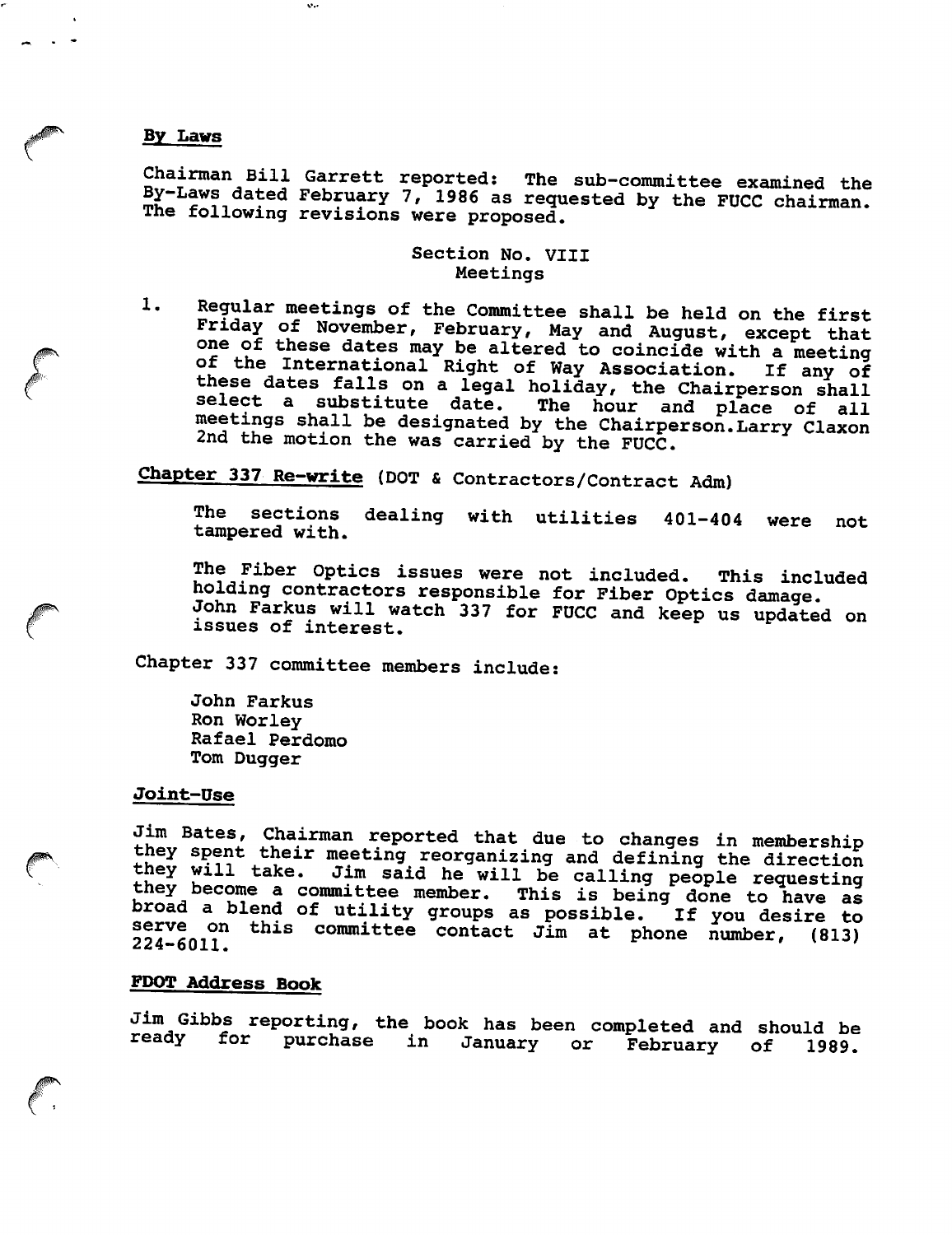# Telephone/CATV

Dick McConville reported on the meeting at which they had 20 members in attendance. The rewrite of the Accommodations Guide was discussed in depth. The discussion included the Maintenance of traffic plan. This plan will be provided to the Maintenance Engineer 48 working hours before work is to commence not at the time the permit is submitted.

Ġ.

# Underground

Carlos Solis reported on the meeting. They discussed the need to get the smaller utilities to participate more, the Accommodations Guide, the use of Flowmole and Joint Pipe Agreements.

### Sub-Committees

# Fiber Optics

John Farkus reporting: They completed work with the Florida Engineering Society Task Force. The final report will be presented to the Engineering Society January 19, 1989 in Orlando.

#### Accommodation Guide

Dennis LaBelle reported. They have met 3 times with extensive discussion concerning several items:

- 1. Tree trimming<br>2. Setback crite:
- 2. Setback criteria<br>3. Maintenance of t:
- Maintenance of traffic, A certified traffic engineer will not be required to sign the plan if you follow directions in the guide. One person who oversees a group of crews will be required to have training in traffic planning. Only one man on each crew responsible for maintaining the traffic plan.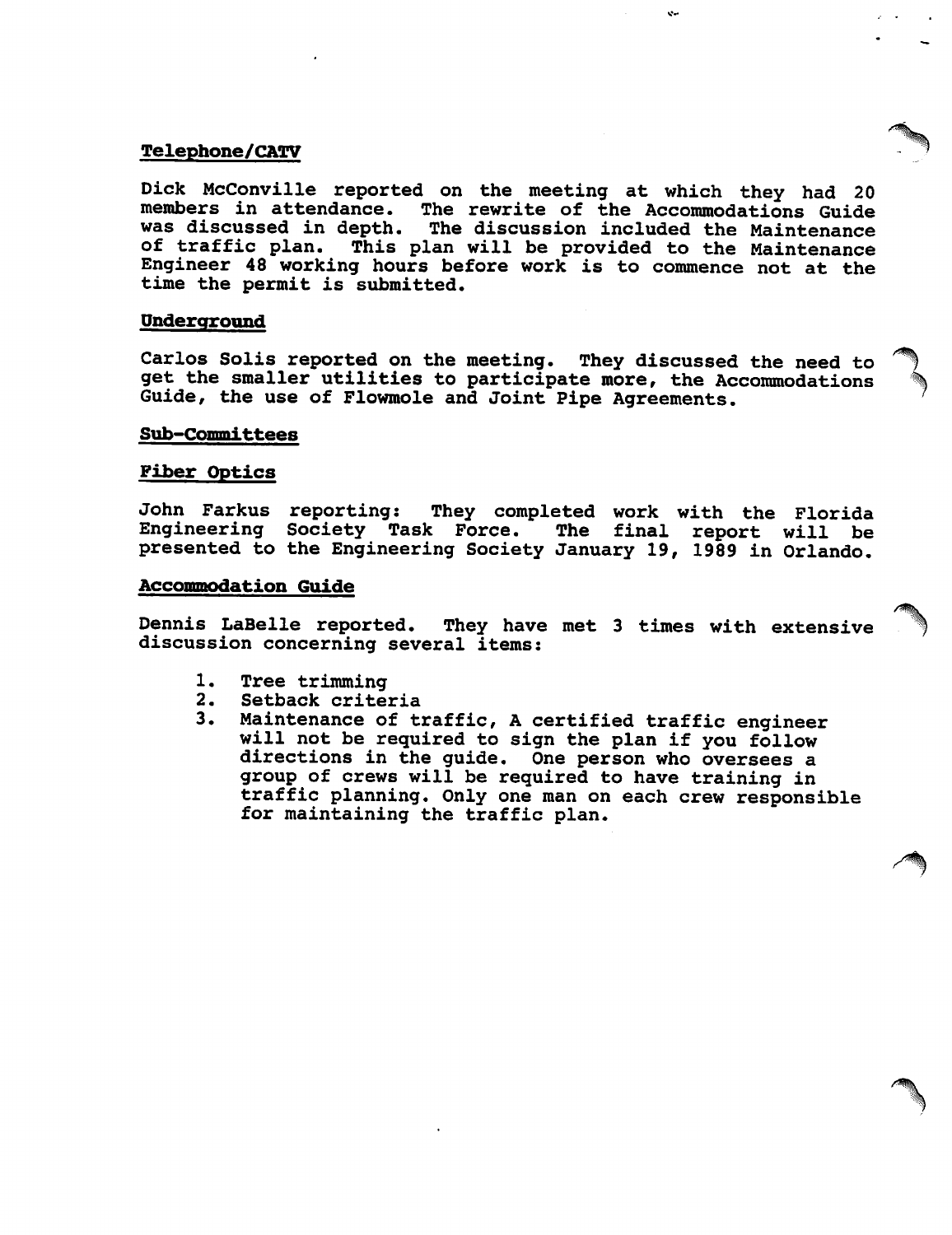| ON OUR            | FLORIDA UTILITIES<br>COORDINATING COMMITEE |                                                             |                                 |                                                                                     |  |  |
|-------------------|--------------------------------------------|-------------------------------------------------------------|---------------------------------|-------------------------------------------------------------------------------------|--|--|
|                   | COORDINATION THROUGH COOPERATION           |                                                             |                                 |                                                                                     |  |  |
| <b>ANAL</b>       |                                            | ATTENDANCE LIST FOR QUARTERLY MEETING -                     | DATE:<br><b>LOCATION:</b>       | $2004 - 88$                                                                         |  |  |
| DO YOU<br>MAILING | <b>NAME</b>                                | <b>ORGANIZATION</b><br><b>REPRESENTED</b>                   | <b>BUSINESS</b><br><b>PHONE</b> | <b>BUSINESS</b><br><b>ADDRESS</b>                                                   |  |  |
|                   | GEORGE MADDOX                              | GENERAL<br>TELEPHONE                                        | 423.9656                        | P.O. BOK 2257 MC5033<br>CLWR, FL, 34617                                             |  |  |
|                   | <u>JAMES E. BATES</u>                      | GENERAL TELEPHONE                                           | $rac{813}{224}$ boll            | ONE TAMPA GITY CENTER<br>TAMPA, FLA.                                                |  |  |
|                   |                                            | Mike N. Zembillac Prisellar Co. Utility                     | $\frac{2}{7}$                   | 440 Courtst                                                                         |  |  |
|                   |                                            | ARLENE BROWN MCGER TECO/TANYA ELECTRICCO.                   | 813 -                           | <u> carweter Fl.34616</u><br>P.O. Box III                                           |  |  |
|                   |                                            |                                                             | $228 - 4674$<br>'407)           | <u> TAMPA. FL 33601</u><br>$0.80 \times 5000$                                       |  |  |
|                   | DAVE HALL                                  | UNITED TELEPHONE                                            | $889 - 6813$                    | <u>IMONTE DES. Fl. 32716</u>                                                        |  |  |
|                   | LARRY Konsa                                | <u>arianos voumes commillicos/423-91</u>                    |                                 | $P.0.60 \times 3193$                                                                |  |  |
|                   | KARL A. FROLING SOUTHERN BELL              |                                                             | 305-492-3690                    | 6451 N. FEDERAL MAY, DM.100,<br>FT. WUDERDALE, FL                                   |  |  |
|                   | <u>ewis A Garfield</u>                     | Flo. Power                                                  | $\frac{413}{566-5734}$          | $P.0.$ Bex 14042<br>ST. Prte<br>3374                                                |  |  |
|                   |                                            | PAUL C BOUYER FIA. POWER CORP.                              |                                 | P.O. Boy 14042                                                                      |  |  |
|                   |                                            | EUGENE R. MCMETH UNITED TEL OF FLA                          | $889 - 6779$                    | <u>Pite FI. 33733</u><br>P.o. Box 5000                                              |  |  |
|                   |                                            |                                                             | 407                             | ALTAMONTR SPRINGS 32716<br>P. o. Box 5000                                           |  |  |
|                   |                                            | MARILYNE. PINEAU United Tel. of FLA                         | <u>889-6717</u><br>407          | ALTAMONTE SPRINGS 32716-5000<br>P. O- BOX 5000                                      |  |  |
|                   |                                            | DUANE KEOUGH United TEL. of FLA                             | $889 - 6770$                    | ALTAMONTE SPRINGS. 32716-5000                                                       |  |  |
|                   | Patrick J. Egga                            | <u> Bouthern Bell</u>                                       | 305<br>$883 - 3196$             | $8101 \text{ NW } 905$<br>$Min$ $F(a \times 33328)$                                 |  |  |
|                   | CRAIG HDAMS                                | <u>SOUTHERN BELL</u>                                        | 305-                            | 6451 N. FEDERAL HUT RM100-<br>492-2293 Fr. LAUDERDALE FL 33308                      |  |  |
|                   | David Y. Chiu                              | FOU $\mathcal \Gamma$                                       | 3.2:5 -                         | 7805024.57                                                                          |  |  |
|                   |                                            | -FL                                                         | - 27                            | 9524-560 Ft Luniversiale FL 33315<br>$P, 0, 80x$ . 4000                             |  |  |
|                   | <u>E d'uardo (DAPC A</u>                   |                                                             | $6 - 4 - 160$                   | JUNO EEACH FL 33408<br>3 <u>a</u> p p.<br>$233$ W. Bureau                           |  |  |
|                   | W=M. GARRETT                               | JEA                                                         | 904.633.4700                    | JACKSONVILLE, FL 32202                                                              |  |  |
|                   | KEN TALLEY, JR.                            | $J$ $\epsilon$ a                                            |                                 | 233 W. DUVAL ST. Room 305<br>$(904)$ 633-4634 JACKSONVILLE Fr. 32202                |  |  |
| YÇ.               | Harold C. Isgett                           | Southern Bell                                               |                                 | 21JJ/ Son. Eltower<br>909-350-3838 30 wat Bay St. Fight 32202                       |  |  |
| نفك               | RON LIPHAM                                 | Urility CONSULTANTS, IL 4044344970                          |                                 | 2700 CUMBERLAND PREVIOUS                                                            |  |  |
|                   | $D_{\text{mod}}C$                          | $U+1+\infty$ Consultants Inc. 201.434-6970 Atlanta Ga 30339 |                                 | 2700 Cymberland Parkway Suiters                                                     |  |  |
|                   | NAREC<br>GENE DE PEU                       |                                                             |                                 | 813 893914 12600 WALSINGHAM RE                                                      |  |  |
|                   |                                            | FLA. POWER CORP.                                            |                                 | AAC60FC34C44<br>PO. POX IFO4L                                                       |  |  |
|                   | KICHARD NOBLE                              | FLORIDA POWER (ORD.                                         |                                 | 23-866-4214 ST. PETE FL 33700<br>$P_{1}$ . BOX 14042                                |  |  |
|                   | RON WORLEY                                 | $\iota$<br>$\mathbf{r}$<br>$\mathbf{r}_\ell$                |                                 | <u>813-866-5344 ST. PETE. FL. 33733</u>                                             |  |  |
|                   | <u>Jestt Boggs</u>                         |                                                             |                                 | $PO$ $BerX$ $284$<br>City St. PetersburgEmines Ness-893-785 St. Petersburg FL 33781 |  |  |
|                   | Vohn Mitchell                              | CITY OF ST PETERBORG<br>PUBLE UTINTIES                      |                                 | 1635 3RP AVE NO<br>83-892-5614 ST. PETERS AVRG FLA 33713                            |  |  |
|                   |                                            |                                                             |                                 |                                                                                     |  |  |
|                   |                                            |                                                             |                                 |                                                                                     |  |  |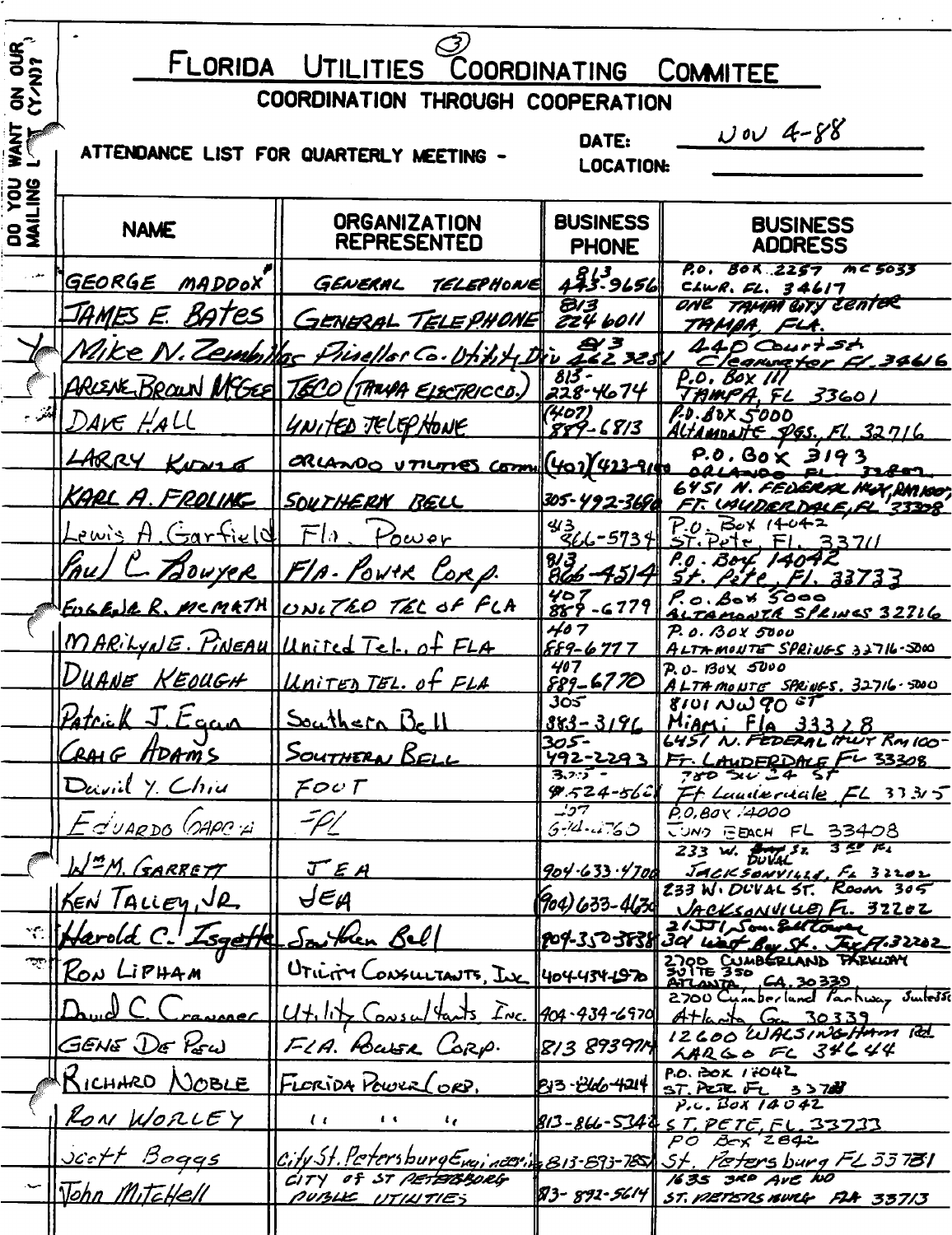#### Old Business

Mike Crumpton reported on Resolutions from the APWA, FWPC, FPCA & AWWA Chapters. The resolutions recommended appropriate action be taken to extend the requirement for prior notice of excavation activities to all public agencies and utilities in areas where such work is undertaken and be it further resolved that it supports and encourage the voluntary use of one call notification centers to alert owners of excavation activities. Copies of these resolutions have been transmitted to underground Utilities Contractors Association of FL. who will be lobbing to get a one call system.

John Shelton reported that the one call utility notification center operating as "Uncle" and "Call Candy" has a statewide mechanized data base and is providing service from Key West to Pensacola.

# New Business

Paul Kaczorowski: reported on Amendent #14 which gives the state the authority to sell bonds to finance the purchase of future rights of way. Paul recommends our support of this Amendment.

Chairman Nowling thanked Karl Froling of Southern Bell for sponsoring this meeting.

The next meeting will be held in Tampa, Florida - February 2 & 3 at the Sheraton Tampa East.

Chairman Nowling adjourned the meeting at 11:55 a.m.

Respectfully submitted.

 $1$   $\curvearrowright$  and

Tom Sanders Secretary-FUCC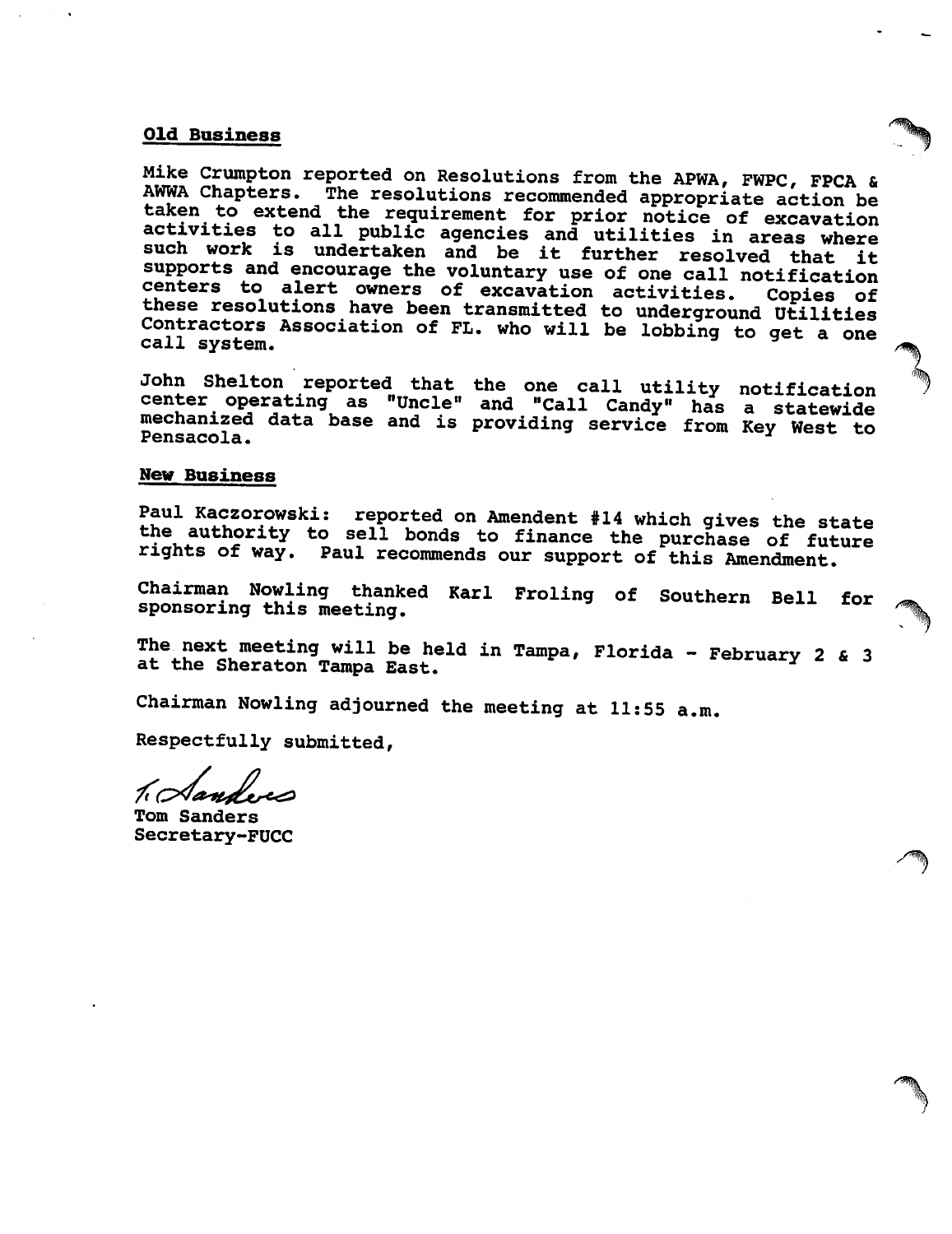| <b>OUR</b><br>$\overline{\phantom{a}}$<br>$\overline{\mathbf{z}}$ | <b>COMMITEE</b><br><b>COORDINATING</b><br>FLORIDA UTILITIES   |                                                     |                                  |                                                                                                                                                                                                                                    |  |  |
|-------------------------------------------------------------------|---------------------------------------------------------------|-----------------------------------------------------|----------------------------------|------------------------------------------------------------------------------------------------------------------------------------------------------------------------------------------------------------------------------------|--|--|
| $\mathbf{z} \mathbf{\Sigma}$                                      |                                                               | THROUGH COOPERATION<br><b>COORDINATION</b>          |                                  |                                                                                                                                                                                                                                    |  |  |
| <b>ASE</b>                                                        |                                                               | ATTENDANCE LIST FOR QUARTERLY MEETING -             | DATE:<br><b>LOCATION:</b>        | $1001 + 88$                                                                                                                                                                                                                        |  |  |
| <b>SAILINR</b><br><b>ANITING</b>                                  | <b>NAME</b>                                                   | <b>ORGANIZATION</b><br><b>REPRESENTED</b>           | <b>BUSINESS</b><br><b>PHONE</b>  | <b>BUSINESS</b><br><b>ADDRESS</b>                                                                                                                                                                                                  |  |  |
|                                                                   | W. L. CHILDS, Tr                                              |                                                     | $813 - 533 - 816$                | PO SOX 1249 BARTOW 33830                                                                                                                                                                                                           |  |  |
| $y$ ; $\bullet$                                                   | Ko.<br>7   AC K                                               | $1.55$ Print                                        | Ys 7-6 788008                    | 925 SSOMULAN BILU<br>WINTER PALK FI 32792                                                                                                                                                                                          |  |  |
|                                                                   | <u>angusser</u>                                               | 00                                                  | 904                              | Kennesau, Ga<br>404-4280214 2123 Moo. Station                                                                                                                                                                                      |  |  |
|                                                                   | Budby<br><b>FACKHAM</b>                                       | <u>Chay</u><br>ELECTRIC                             | 473-4911<br>873                  | P.O. Ber 308 KEYSTONE<br>$310$ COURT $57$ .                                                                                                                                                                                        |  |  |
|                                                                   | Bu775<br>JERR                                                 | COUNTY<br>$P$ INE/ $/4S$                            | 462-3588<br>505                  | CLWTR. FL. 34616<br>666 N.W 79th Ave Rm 622                                                                                                                                                                                        |  |  |
|                                                                   | J. Farkar                                                     | <u>Southern</u>                                     | 263-3806<br>904'                 | $F/a$ 33126<br>$M$ <i>ioni</i><br>$21JJI$ $30I$ $30I$ $\omega$ . $64V$ $37.$                                                                                                                                                       |  |  |
| 18 F                                                              | K.F. MERRELL                                                  | OUTHERN                                             | <u> 350-2285</u><br>305)         | 3220Z<br>JACKSONVILLE<br>780 S.W. 24 23 ST.                                                                                                                                                                                        |  |  |
|                                                                   | T.R.MªNall                                                    | E DOT.                                              | 524-8621<br>305                  | Landerdale Fla. 33315<br>$70.$ Sox $629100$                                                                                                                                                                                        |  |  |
|                                                                   | ILEnnis LABElle                                               | チレー                                                 | 552-4438<br>904                  | 23102<br>Miami<br>MAGUOLIA CEUTES SUITE ZOO<br>1203 GOUSRUORS SQUAIRE BLUD.<br>TALLAHASSEE, FLA. 32301                                                                                                                             |  |  |
| $\mathcal{L} \subset \mathbb{R}^n$                                | . N zamal<br>HAYNIE                                           | SVEEDRUP CORPORATION<br>ORLANDO UTILITIES           | $877 - 8500$<br>401              | 500 S. ORAHGE AVE.<br><b>SELECTES</b> 32801<br>ORLANDO, FL                                                                                                                                                                         |  |  |
| $\mathcal{A} \in \mathcal{C}^{\mathcal{C}}$                       | WAYNE H.DARDEN                                                | COMMISSION-WATER<br>LEE COUNTY                      | 423-9100<br>$813 -$              | P.O. BOX 3455<br>995-2121 N. FT. MYBES FL 33912                                                                                                                                                                                    |  |  |
|                                                                   | SIDNEY<br><u> Scott</u>                                       | ELECTRIC COOP INC<br>$^{\prime\prime}$<br>$\lambda$ | $\prime\prime$<br>$\prime\prime$ | $\boldsymbol{\mathcal{U}}$<br>$\prime\prime$                                                                                                                                                                                       |  |  |
|                                                                   | Roswell SHERLING<br>Richard J. melonsille United Telephone Co |                                                     |                                  | BOX 370 1520 LEE ST MC1641                                                                                                                                                                                                         |  |  |
|                                                                   | MAN W. COCK                                                   | TAMPA BLECTRIC CO.                                  |                                  | $\begin{array}{ c c c c c }\n\hline\hline g/3 & g/62 & g/625 & g/62 & g/32922 \\ \hline g/3 & g/62 & g/67 & g/625 & g/665 & g/66 \\ \hline g/13 & g/62 & g/62 & g/664 & g/664 \\ \hline \end{array}$<br>228. 4690 TAMPA, FL. 33601 |  |  |
|                                                                   | KEN BROWN                                                     | $\mathbf{z}$<br>$\mathcal{U}$<br>$\sqrt{2}$         | ⊪⊬ ೦<br>2284205                  | $\mathbf{u}$<br>n<br>$1 - 1$                                                                                                                                                                                                       |  |  |
|                                                                   |                                                               | WALTER L. PETERSEN FT. PIERCE VTIMTIES              | 407                              | $P_{10}$ , $B_0 \times 3191$<br>464-5600 FT, PIERCE FLA 34948                                                                                                                                                                      |  |  |
|                                                                   | Doug Kettles                                                  | $\vert$ Cablevision of Cen. Flz $\vert\vert$        | 407                              | 242-2926 P.O. Box 1016 Melbauent 32935                                                                                                                                                                                             |  |  |
|                                                                   | NICK M. ZEMBILLAS                                             | F.D.O.T                                             |                                  | $333816(1)$ P.O. Box 1249 BAROW TU 3383                                                                                                                                                                                            |  |  |
|                                                                   | BILLY M. NEWBERRY                                             | FLORIDA                                             |                                  | $f_{0WER}$ + $L GH$ $G.$ $(813 \t332 - 9133)$ $(0.60x \t40$ FORT MYERS, FL 33902                                                                                                                                                   |  |  |
|                                                                   | <u>Y' Bob Ferkins</u>                                         | City of Clearwater                                  |                                  | 813 462-6790 PD BOX 4749, Clure, FL 34618                                                                                                                                                                                          |  |  |
|                                                                   | Clucle E. Simpsonl                                            | WATER & Sewer<br>City OF TAILALARTEL                |                                  | $\left  \frac{\mu_0}{12599.8056} \right $ City Hall, Tallahassee, $\bar{n}$ . 32301                                                                                                                                                |  |  |
|                                                                   | RAY AFELD                                                     |                                                     |                                  | 813-813-1591 57 PETE FL 33723<br>$P$ <sub>0</sub> $B$ <sub>0</sub> $K$ <sub>14</sub> $O$ 42                                                                                                                                        |  |  |
|                                                                   | 1 Mark Sweet                                                  | Florida Yower Corp                                  |                                  | $\frac{ 813.866 - 4207  \leq 2.066, F L \leq 33733}{3300 \leq 0.1374 \text{ AVE}}$                                                                                                                                                 |  |  |
| - 8Y FF                                                           | TOM MUZICKS                                                   |                                                     |                                  | $ K\Delta t$ SER ENGINEERS 3057668017 FT LAUDER DALIE 33315289                                                                                                                                                                     |  |  |
|                                                                   |                                                               |                                                     |                                  |                                                                                                                                                                                                                                    |  |  |
|                                                                   |                                                               |                                                     |                                  |                                                                                                                                                                                                                                    |  |  |